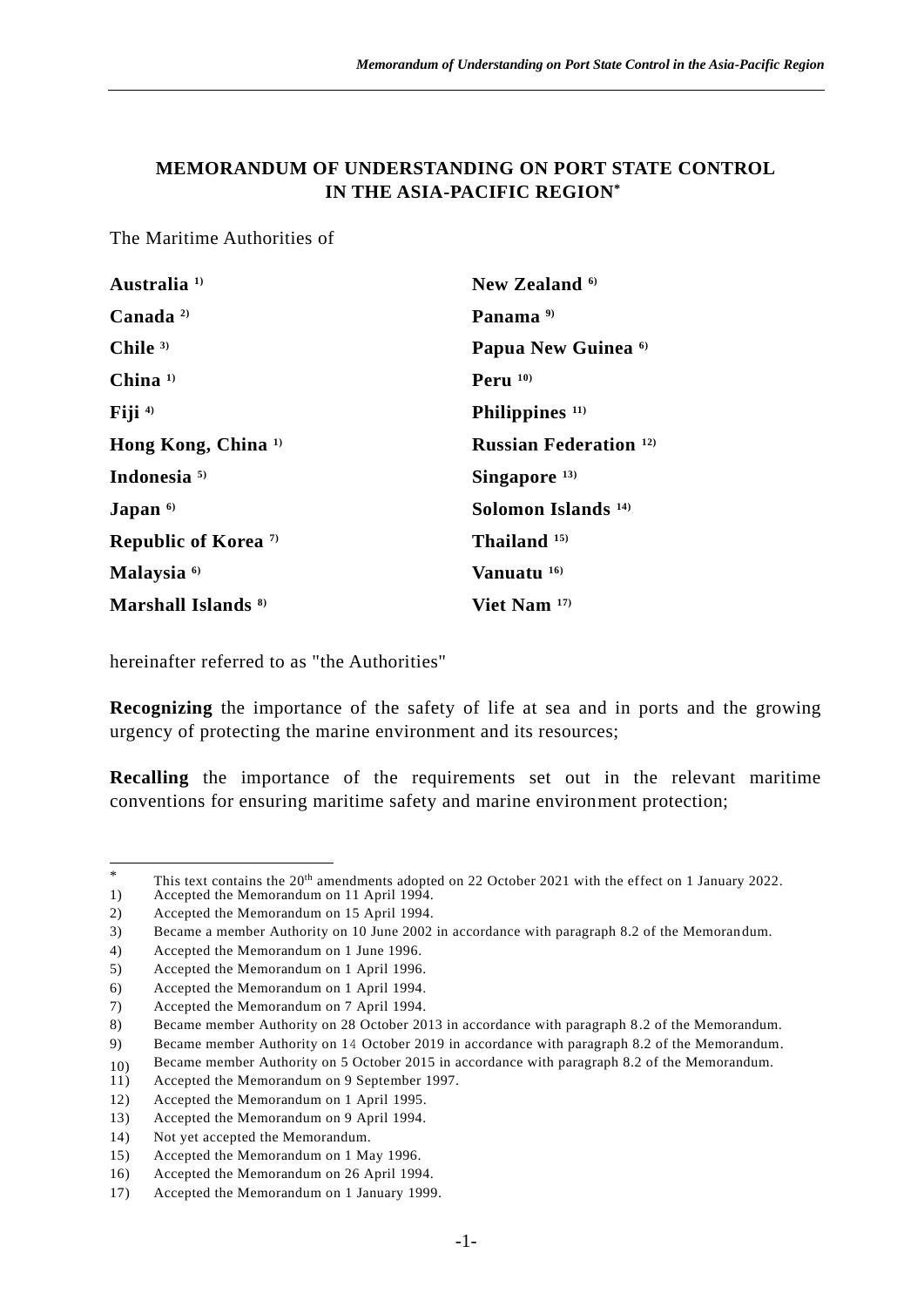**Recalling** also the importance of the requirements for improving the living and working conditions at sea;

**Noting** the resolutions adopted by the International Maritime Organization (IMO), and especially Resolution A.682(17) adopted at its 17th Assembly, concerning regional co-operation in the control of ships and discharges;

**Noting** also that the Memorandum is not a legally binding document and is not intended to impose any legal obligation on any of the Authorities;

**Mindful** that the principal responsibility for the effective application of standards laid down in international instruments rests upon the administrations whose flag a ship is entitled to fly;

**Recognizing** nevertheless that effective action by port States is required to prevent the operation of substandard ships;

**Recognizing** also the need to avoid distorting competition between ports;

**Convinced** of the necessity, for these purposes, of an improved and harmonized system of port State control and of strengthening cooperation and the exchange of information;

have reached the following understanding:

# **Section 1 General**

- **1.1** Each Authority that has accepted the Memorandum will give effect to the provisions of the present Memorandum.
- **1.2** For the purposes of the Memorandum, references to the "region", to "regional", to "regional ports" or to "regional port State control" mean the Asia-Pacific region, and references to "port State" means the States, and the territories recognized as Associate Members of IMO in which the ports are located.
- **1.3** Each Authority will establish and maintain an effective system of port State control with a view to ensuring that, without discrimination, foreign merchant ships calling at a port of its Authority, or anchored off such a port comply with the standards laid down in the relevant instruments as defined in section 2.
- **1.4** Each Authority, under the coordination of the Committee established pursuant to paragraph 6.1, will determine an appropriate annual percentage of individual foreign merchant ships, hereinafter referred to as "ships", to be inspected. The Committee will monitor the overall inspection activity and its effectiveness throughout the region. As the target, subject to subsequent review, the Committee will endeavour to attain a regional annual inspection rate of 80% of the total number of ships operating in the region. The percentage is based on the number of ships which entered regional ports during a recent base period to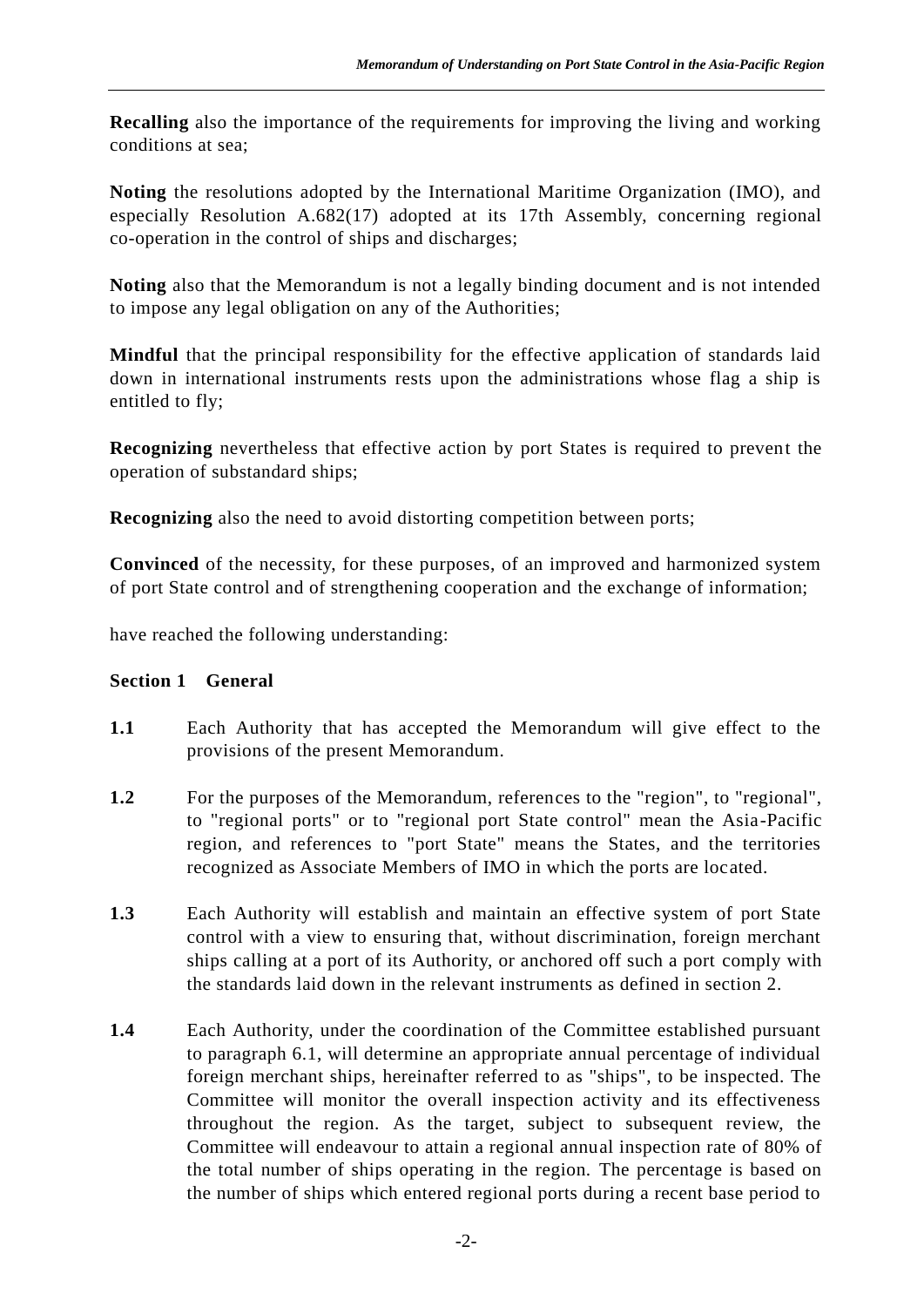be decided by the Committee.

**1.5** Each Authority will consult, cooperate and exchange information with the other Authorities in order to further the aims of the Memorandum.

## **Section 2 Relevant Instruments**

- **2.1** For the purposes of the Memorandum, the following are the relevant instruments on which regional port State control is based:
	- .1 the International Convention on Load Lines 1966;
	- .2 the Protocol of 1988 relating to the International Convention on Load Lines, 1966;
	- .3 the International Convention for the Safety of Life at Sea, 1974 as amended;
	- .4 the Protocol of 1978 relating to the International Convention for the Safety of Life at Sea, 1974;
	- .5 the Protocol of 1988 relating to the International Convention for the Safety of Life at Sea, 1974;
	- .6 the International Convention for the Prevention of Pollution from Ships 1973, as modified by the Protocol of 1978 relating thereto;
	- .7 the International Convention on Standards for Training, Certification and Watchkeeping for Seafarers, 1978, as amended;
	- .8 the Convention on the International Regulations for Preventing Collisions at Sea, 1972;
	- .9 the International Convention on Tonnage Measurement of Ships, 1969;
	- .10 the Merchant Shipping (Minimum Standards) Convention, 1976 (ILO Convention No. 147);
	- .11 the Maritime Labour Convention, 2006 (MLC, 2006);
	- .12 the International Convention on the Control of Harmful Anti-fouling Systems on Ships, 2001;
	- .13 the Protocol of 1992 to amend the International Convention on Civil Liability for Oil Pollution Damage, 1969 (CLC PROT 1992); and
	- .14 the International Convention for the Control and Management of Ships'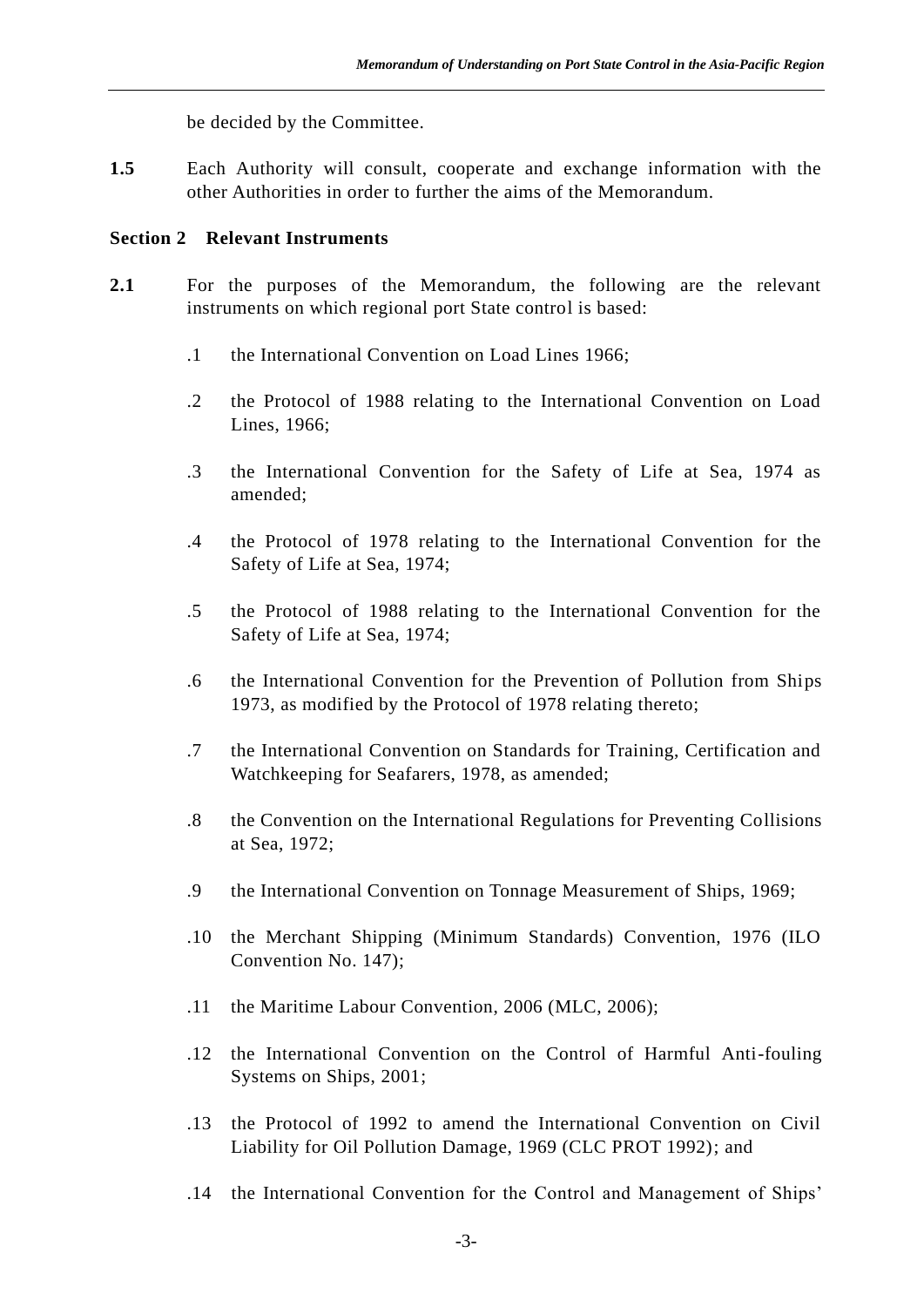Ballast Water and Sediments, 2004 (BWM 2004).

- **2.2** With respect to the Merchant Shipping (Minimum Standards) Convention, 1976 (ILO Convention No. 147) and MLC, 2006, each Authority will be guided by the instructions in Sections  $2-2^*$ ,  $3.1-4^{**}$  and  $3.2-3^{***}$  of the Asia-Pacific Port State Control Manual (hereinafter referred to as the "Manual"). The implementation of ILO Convention No. 147 will not require any alterations to structure or facilities involving accommodation for ships whose keels were laid down before April 1, 1994. The implementation of MLC, 2006, will not require any alternations to structure or facilities involving accommodation for ships whose keels were laid down before 20 August 2013.
- **2.3** In the application of the other relevant instruments, each Authority will be guided by the standards specified in Section 2-1\*\*\*\* of the Manual.
- **2.4** Each Authority will apply those relevant instruments which are in force and are binding upon it. In the case of amendments to a relevant instrument each Authority will apply those amendments which are in force and which are binding upon it. An instrument so amended will then be deemed to be the 'relevant instrument' for that Authority.
- **2.5** In applying a relevant instrument for the purpose of port State control, the Authorities will ensure that no more favourable treatment is given to ships entitled to fly the flag of a non-party to that instrument.
- **2.6** When inspecting ships for provisions of the relevant instruments to which it is a Party, the Authority as the port State will not impose standards on foreign ships that are in excess of standards applicable to ships flying the flag of that port State.

## **Section 3 Inspection Procedures, Rectification and Detention**

**3.1** In implementing this Memorandum, the Authorities will carry out inspections, which will consist of at least a visit on board a ship in order to check the certificates and documents, and furthermore satisfy themselves that the crew and the overall condition of the ship, its equipment, machinery spaces and accommodation, and hygienic conditions on board, meets the provisions of the relevant instruments. In the absence of valid certificates, or if there are clear grounds for believing that the crew or the condition of the ship or its equipment does not substantially meet the requirements of a relevant instrument, or the master or crew are not familiar with essential shipboard procedure relating to the safety of ships or the prevention of pollution, a more

<sup>\*</sup> ILO publication of "Inspection of Labour Conditions on Board Ship: Guide-lines for Procedure".

Guidelines for PSC additional to Port State Control Procedures adopted by the IMO Assembly and ILO control procedures.

<sup>\*\*\*</sup> Guidelines for PSC Officers on Maritime Labour Convention, 2006.

IMO Port State Control Procedures adopted by the IMO Assembly.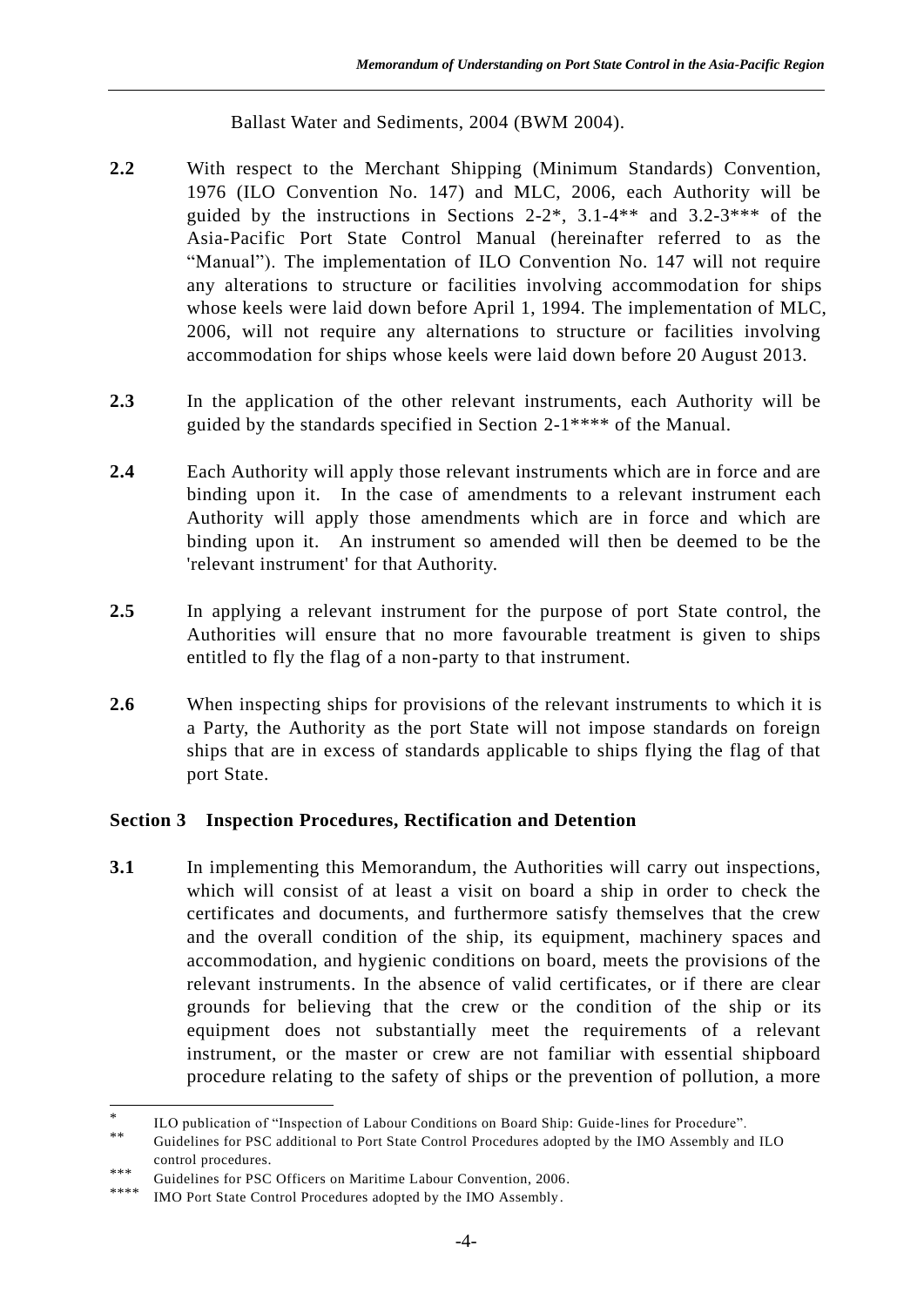detailed inspection will be carried out. Inspections will be carried out in accordance with the Manual.

- **3.2** Clear Grounds
	- **3.2.1** For the purpose of control, specific 'clear grounds' include those as prescribed in paragraph 2.4 of Port State Control Procedures adopted by the IMO Assembly and in Section 3.1-4 of the Manual.
	- **3.2.2** Nothing in these procedures should be construed as restricting the powers of the Authorities to take measures within their jurisdiction in respect of any matter to which the relevant instruments relate.
- **3.3** Selection of ships for inspection
	- **3.3.1** In selecting ships for inspection, the Authorities will determine the order of priority based on, in principle, the new inspection regime (hereinafter referred to as the "NIR") as prescribed in Annex 2.
	- **3.3.2** Regardless of the NIR, as referred to in paragraph 3.3.1, the following ships will be considered to have overriding priority for inspection:
		- .1 ships which have been subject of report or notification by another Authority;
		- .2 ships which have been the subject of a report or complaint by the master, a crew member, or any other person or organization with a legitimate interest in the safe operation of the ship, shipboard living and working conditions or the prevention of the pollution, unless the Authority concerned deems the report or complaint to be manifestly unfounded;
		- .3 ships which have been permitted to leave the port of a State, the Authority of which is a signatory to the Memorandum, on the condition that the deficiencies noted must be rectified within a specified period, upon expiry of such period;
		- .4 ships which have been reported by pilots or port authorities as having deficiencies which may prejudice their safe navigation;
		- .5 ships carrying dangerous or polluting goods, which have failed to report all relevant information concerning the ships' particulars, the ships movements and concerning the dangerous or polluting goods being carried to the competent authority of the port and coastal State;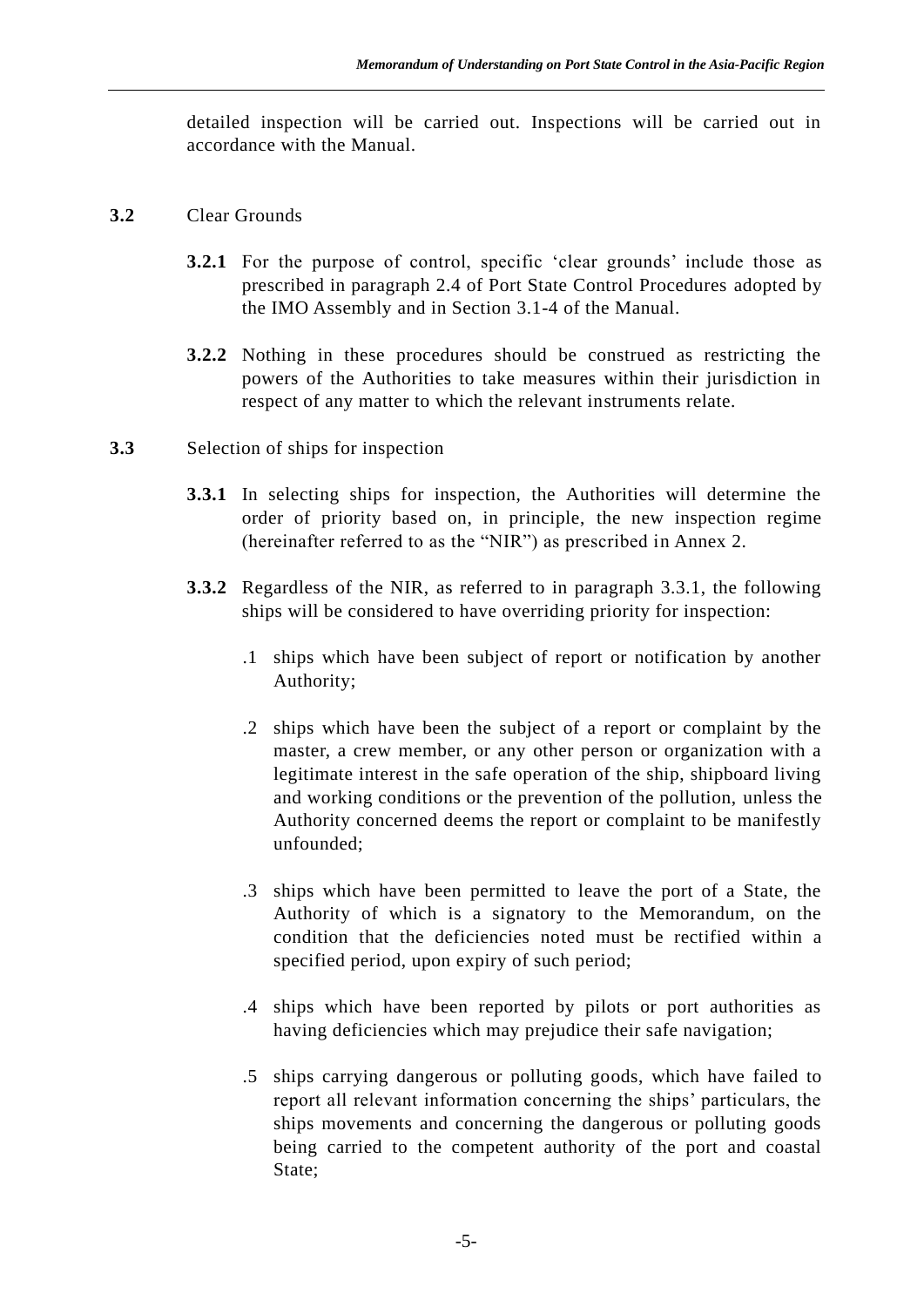- .6 ships referred to in paragraph 3.9;
- .7 ships which are identified by port State intentionally choosing a particular port for inspection in order to obtain a favourable inspection result to reduce the ships' risk level and extend window of inspection; and
- .8 category of ships identified by the Committee from time to time as warranting priority inspections.
- **3.4** Each ship in the information system will be attributed a ship risk profile, in accordance the NIR, based on which the priority for inspection and the interval for inspection will be determined. However, the frequency of inspection under the NIR does not apply to ships referred to in paragraph 3.3.2, in which case the Authorities will inspect as appropriate.
- **3.5** Inspections will be carried out by properly qualified persons authorized for that purpose by the Authority concerned and acting under its responsibility having regard to sections 1.8 and 1.9 of Port State Control Procedures adopted by the IMO Assembly contained in Section 2-1 of the Manual.
- **3.6** Each Authority will endeavour to secure the rectification of all deficiencies detected. On the condition that all possible efforts have been made to rectify all deficiencies, other than those referred to in 3.7, the ship may be allowed to proceed to a port where any such deficiencies can be rectified. The provisions of 3.8 apply accordingly.

In exceptional circumstances where, as a result of the initial control and a more detailed inspection, the overall condition of a ship and its equipment, also taking the seafarers and their living and working conditions into account, are found to be substandard, the Authority may suspend an inspection.

The suspension of the inspection may continue until the responsible parties have taken the steps necessary to ensure that the ship complies with the requirements of the relevant instruments.

Prior to suspending an inspection, the Authority will have recorded detainable deficiencies in the areas set out in Appendix 2 of Port State Control Procedures adopted by the IMO Assembly and ILO Convention deficiencies\*, as appropriate.

In cases where the ship is detained and an inspection is suspended, the Authority will, as soon as possible, notify the responsible parties. The notification will include information about the detention. Furthermore it shall state that the inspection is suspended until the Authority has been informed

Examples of detainable deficiencies are set out in Section 3.1-4 of the Manual.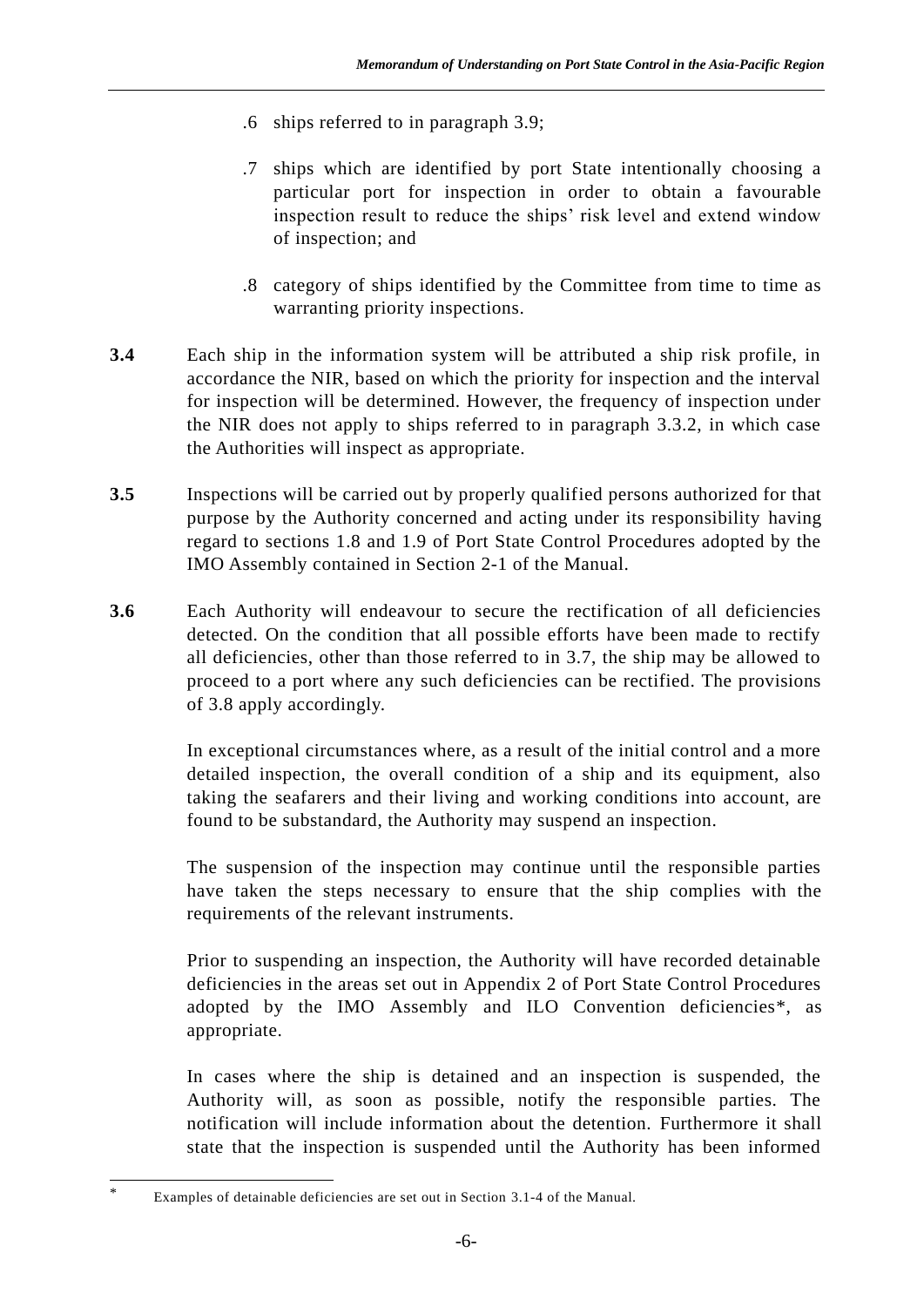that the ship complies with all relevant requirements.

**3.7** In the case of deficiencies which are clearly hazardous to safety, health or the environment, the Authority will, except as provided in 3.8, ensure that the hazard is removed before the ship is allowed to proceed to sea. For this purpose appropriate action will be taken, which may include detention or a formal prohibition of a ship to continue an operation due to established deficiencies which, individually or together, would render the continued operation hazardous. In the event of a detention, the Authority will as soon as possible, notify in writing the flag State or its consul or, in his absence, its nearest diplomatic representative of all the circumstances in which intervention was deemed necessary. Where the certifying Authority is an organization other than a maritime administration, the former will also be advised.

> In the case of a detention related to a non-compliance with the MLC, 2006, the Authority will, in addition to notifying the flag State, immediately notify the appropriate shipowners' and seafarers' organizations in the port State in which the inspection was carried out.

- **3.8** Where deficiencies which caused a detention as referred to in paragraph 3.7 cannot be remedied in the port of inspection, the Authority may allow the ship concerned to proceed to the nearest appropriate repair port available (or in case of detainable deficiencies in accordance with MLC-2006, to the port where the Rectification Action Plan is to be implemented), as chosen by the master and agreed to by the Authority, provided that the conditions determined by the Authority and agreed by the competent authority of the flag State are complied with. Such conditions will ensure that the ship shall not sail until it can proceed without risk to the safety and health of the passengers or crew, or risk to other ships, or without being an unreasonable threat of harm to the marine environment. Such conditions may include discharging of cargo, temporary repairs and/or confirmation from the flag State that remedial action has been taken on the ship in question. In such circumstances the Authority will notify the Authority of the ship's next port of call, the parties mentioned in paragraph 3.7 and any other authority as appropriate. Notification to Authorities will be made in accordance with Section 3.1-3\* of the Manual. The Authority receiving such notification will inform the notifying Authority of action taken in accordance with Section 3.1-3 of the Manual.
- **3.9** If a ship referred to in paragraph 3.8 proceeds to sea without complying with the conditions agreed to by the Authority of the port of inspection:
	- .1 that Authority will immediately alert the next port, if known, the flag State and all other Authorities it considers appropriate; and
	- .2 the ship will be detained at any port of the Authorities which have

Guidelines for rectifying deficiencies and detentions in accordance with paragraphs of 3.6-3.9 of the Memorandum.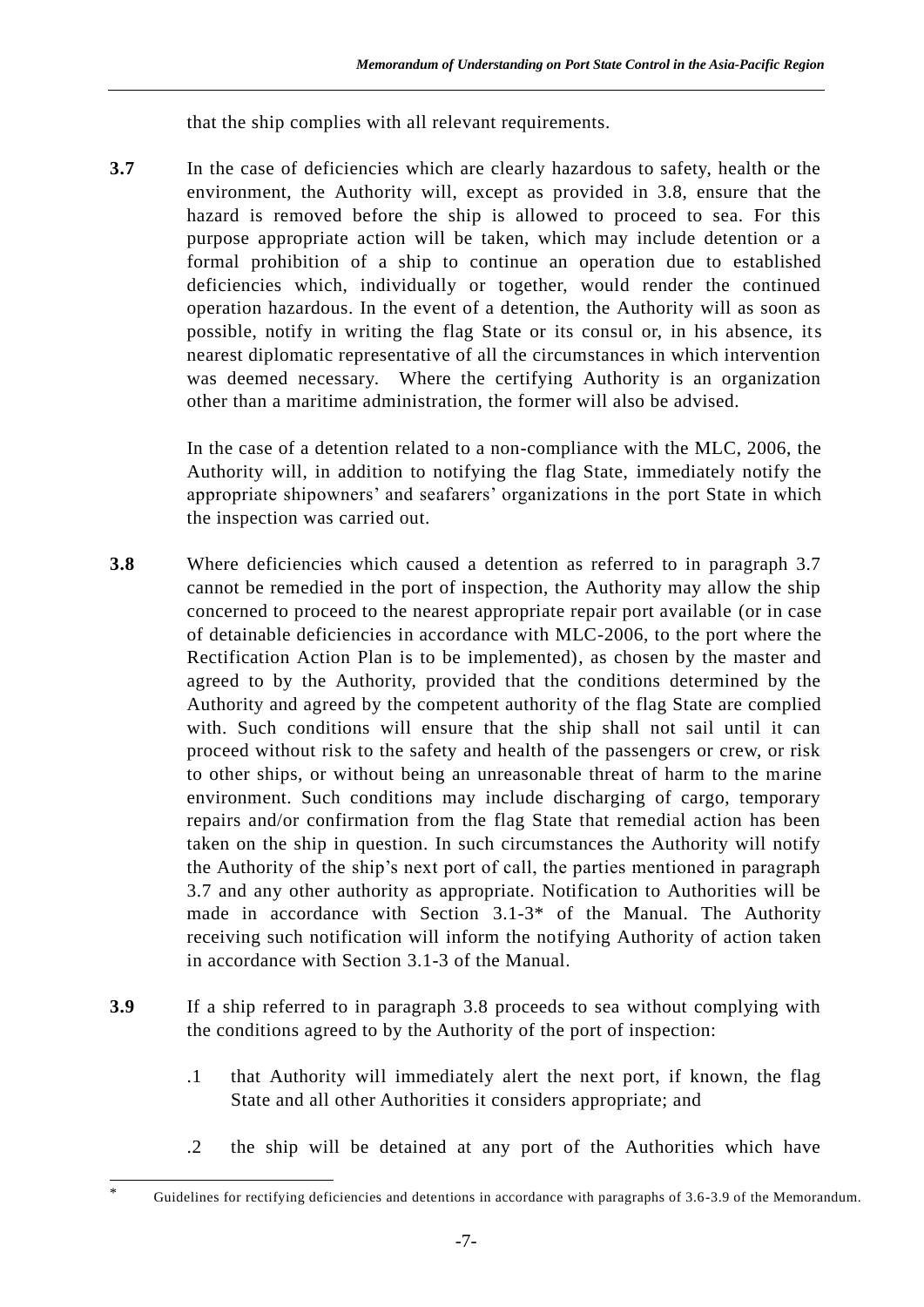accepted the Memorandum, until the company has provided evidence to the satisfaction of the Authority of the port State, that the ship fully complies with all applicable requirements of the relevant instruments.

- **3.10** If a ship referred to in paragraph 3.8 does not call at the nominated repair port, the Authority of the repair port will immediately alert the flag Sate and detaining port State, which may take appropriate action, and notify any other Authorities it considers appropriate.
- **3.11** The provisions of this section are without prejudice to the requirements of relevant instruments or procedures established by international organizations concerning notification and reporting procedures related to port State control.
- **3.12** The Authorities will ensure that, on the conclusion of an inspection, the master of the ship is provided with a document, in the form specified in Section 4.1-1\* of the Manual, giving the results of the inspection and details of any action taken.
- **3.13** When exercising control under the Memorandum, the Authorities will make all possible efforts to avoid unduly detaining or delaying a ship. Nothing in the Memorandum affects rights created by provisions of relevant instruments relating to compensation for undue detention or delay.
- **3.14** In the case that an inspection is initiated based on a report or complaint, especially if it is from a crew member, the source of the information must not be disclosed.
- **3.15** The company of a ship or its representative will have a right of appeal against a detention taken by the Authority of the port State. Initiation of the appeal process will not by itself cause the detention to be suspended. The port State control officer should properly inform the master of the right of appeal.

# **Section 4 Provision of information**

- **4.1** Each Authority will report on its inspections under the Memorandum and their results, in accordance with the procedures specified in the Manual.
- **4.2** Arrangements will be made for the exchange of inspection information with other regional organizations working under a similar memorandum of understanding.
- **4.3** The Authorities will, upon the request of another Authority, endeavour to secure evidence relating to suspected violations of the requirements on operational matters of Rule 10 of the International Regulations for Preventing Collisions at Sea, 1972 and the International Convention for the Prevention of

Inspection report forms A and B.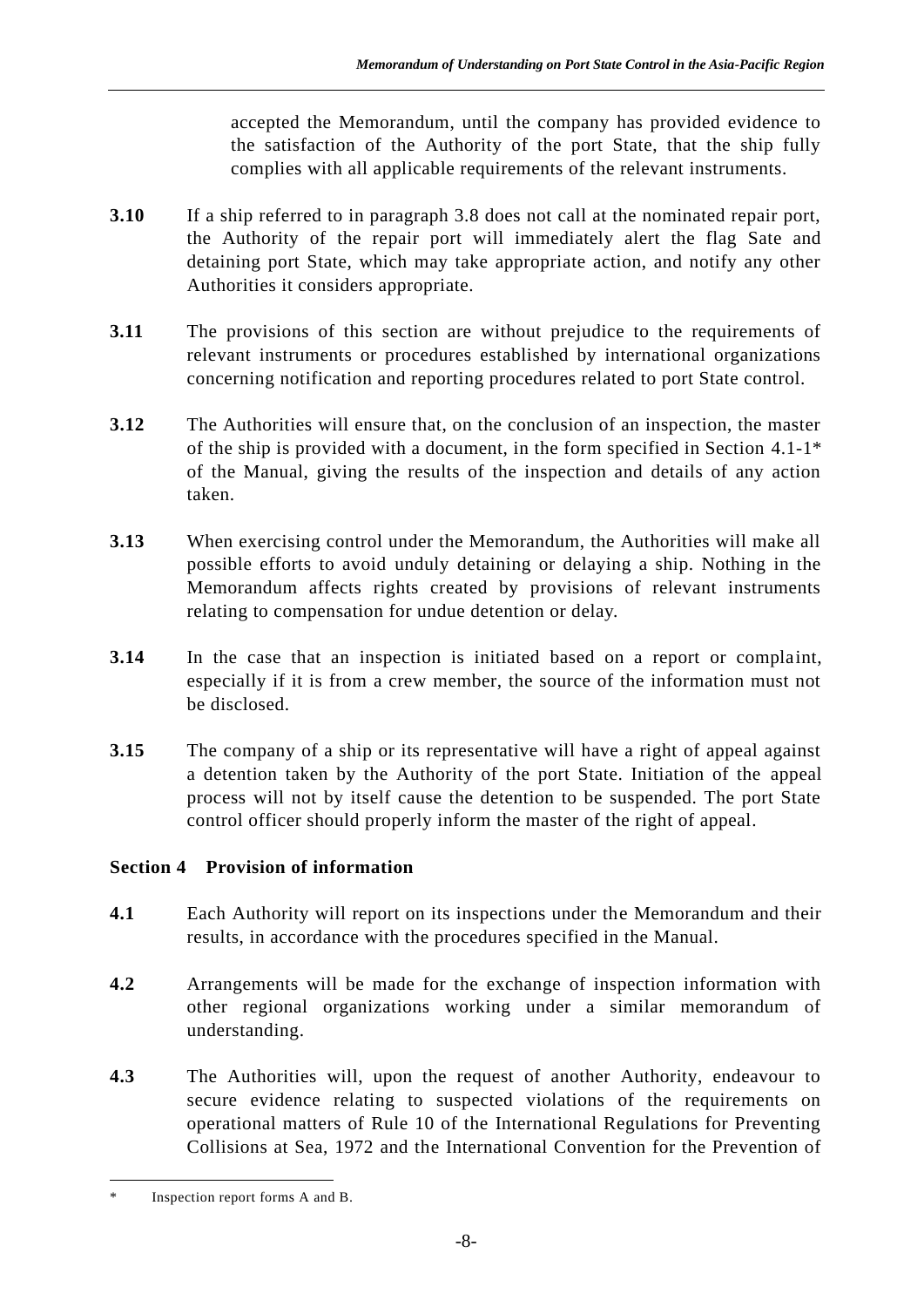Pollution from Ships, 1973, as modified by the Protocol of 1978 relating thereto. In case of suspected violations involving the discharge of harmful substances, an Authority will, upon the request of another Authority, visit in port the ship suspected of such a violation in order to obtain information and, where appropriate, to take a sample of any alleged pollutant.

#### **Section 5 Training Programs and Seminars**

The Authorities will endeavour to establish training programs and seminars for port State control officers.

#### **Section 6 Organization**

- **6.1** A Committee composed of representatives of each of the Member Authorities, defined in Annex 1 of the Memorandum, will be established. A representative from each of the Co-operating Member Authorities and Observers, referred to in Annex 1 to the Memorandum, will be invited to participate without vote in the work of the Committee.
- **6.2** The Committee will meet once a year and at such other times as it may decide.
- **6.3** The Committee will:
	- .1 carry out the specific tasks assigned to it under the Memorandum;
	- .2 promote by all means necessary, including training and seminars, the harmonization of procedures and practices relating to inspection, rectification and detention whilst having regard to paragraph 2.4;
	- .3 develop and review guidelines for carrying out inspections under the Memorandum;
	- .4 develop and review procedures for the exchange of information; and
	- .5 keep under review other matters relating to the operation and the effectiveness of the Memorandum.
- **6.4** A Secretariat will be established in accordance with the following principles:
	- .1 the Secretariat is a non-profit making body located in Tokyo;
	- .2 the Secretariat will be totally independent from any maritime administration or organization;
	- .3 the Secretariat will be governed by and be accountable to the Committee;
	- .4 the Secretariat will have a bank account into which all dues and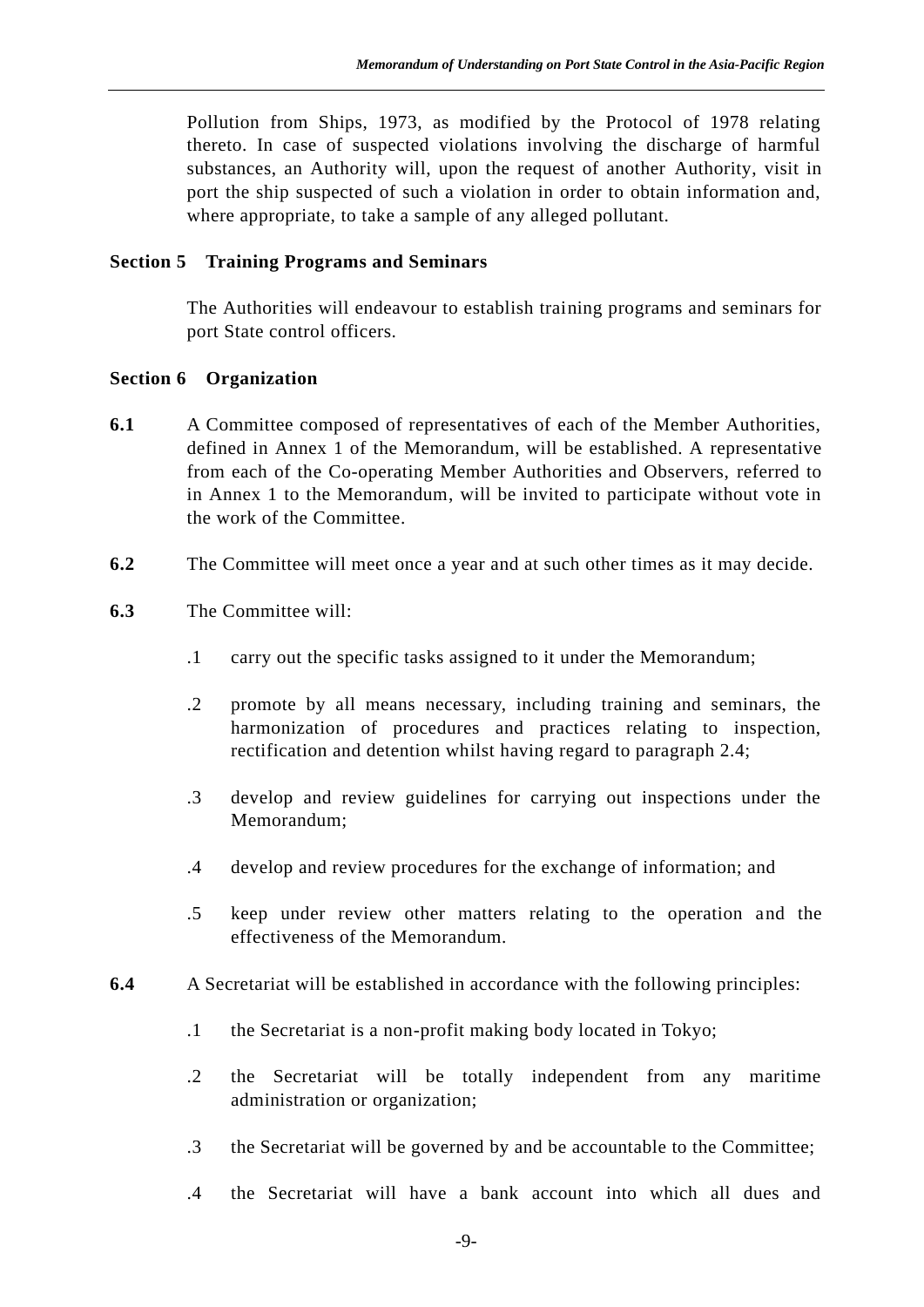contributions are made; and

- .5 the Secretariat will operate from the established bank account in accordance with the budget determined by the Committee.
- **6.5** The Secretariat, acting under the guidance of the Committee and within the limits of the resources made available to it, will:
	- .1 prepare meetings, circulate papers and provide such assistance as may be required to enable the Committee to carry out its functions;
	- .2 facilitate the exchange of information; and
	- .3 carry out such other work as may be necessary to ensure the effective operation of the Memorandum.
- **6.6** The Asia-Pacific Computerized Information System (APCIS) in the Russian Federation is established for the purpose of exchanging information on port State inspections, in order to:
	- .1 make available to Authorities information on inspections of ships in other regional ports to assist them in their selection of foreign flag ships to be inspected and their exercise of port State control on selected ships; and
	- .2 provide effective information exchange facilities regarding port State control in the region.

## **Section 7 Amendments**

- **7.1** The Memorandum will be amended by the following procedure:
	- .1 any Authority that has accepted the Memorandum may propose amendments to the Memorandum;
	- .2 the proposed amendment will be submitted through the Secretariat for consideration by the Committee;
	- .3 amendments will be adopted by a two-thirds majority of the representatives of the Authorities present and voting in the Committee, each Authority exercising one vote. If so adopted an amendment will be communicated by the Secretariat to the Authorities for acceptance;
	- .4 an amendment will be deemed to have been accepted either at the end of a period of six months after adoption by the representatives of the Authorities in the Committee or at the end of any different period determined unanimously by the representatives of the Authorities in the Committee at the time of adoption, unless within the relevant period an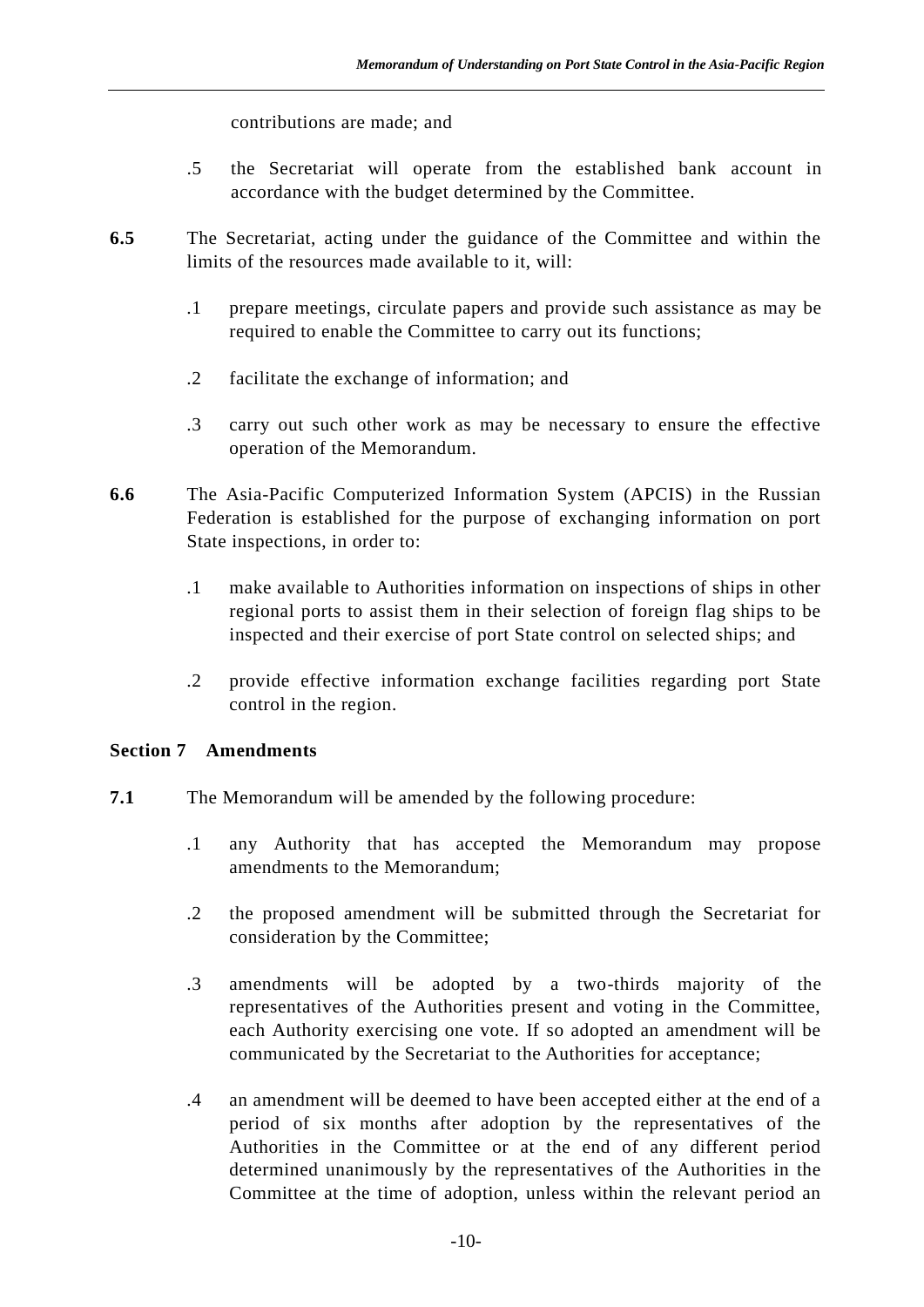objection is communicated to the Secretariat by an Authority;

- .5 any such objection will be considered by the Committee at its next meeting, and the amendment will be confirmed if it is accepted by a two-thirds majority of the representatives of the Authorities present and voting in the Committee at such meeting. In these circumstances, a quorum of more than half of the total number of representatives of the Authorities that comprise the Committee is required. In the event that the amendment is confirmed, the date of its deemed acceptance will be either at the end of a period of six months after being confirmed or any different period determined unanimously by the representatives of the Authorities in the Committee at the time of confirmation; and
- .6 an amendment will take effect 60 days after it has been deemed accepted, or at the end of any different period of deemed acceptance as determined unanimously by the representatives of the Authorities in the Committee.
- **7.2** The Manual will be amended by the following procedure:
	- .1 the proposed amendment to the parts other than those factual information/data will be submitted through or by the Secretariat for consideration by the Authorities;
	- .2 the amendment will be deemed to have been accepted at the end of a period determined unanimously by the representatives of the Authorities in the Committee at the time of adoption; and
	- .3 the amendment will take effect at the end of any period determined unanimously by the representatives of the Authorities in the Committee at the time of adoption.

## **Section 8 Administrative Provisions**

- **8.1** The Memorandum is without prejudice to rights and obligations under any international instrument.
- **8.2** Any Maritime Authority meeting the criteria established in Annex 1 to the Memorandum may, with the unanimous consent of the Authorities present and voting at the Committee meeting, become a Co-operating Member or a Member Authority of the Memorandum in accordance with the procedure prescribed in Annex 1. For such an Authority, the Memorandum will take effect upon such date as may be mutually determined.
- **8.3** Any Maritime Authority or an intergovernmental organization wishing to participate as an observer as defined in Annex 1 to the Memorandum will submit in writing an application to the Committee and will be accepted as an observer subject to the unanimous consent of the representatives of the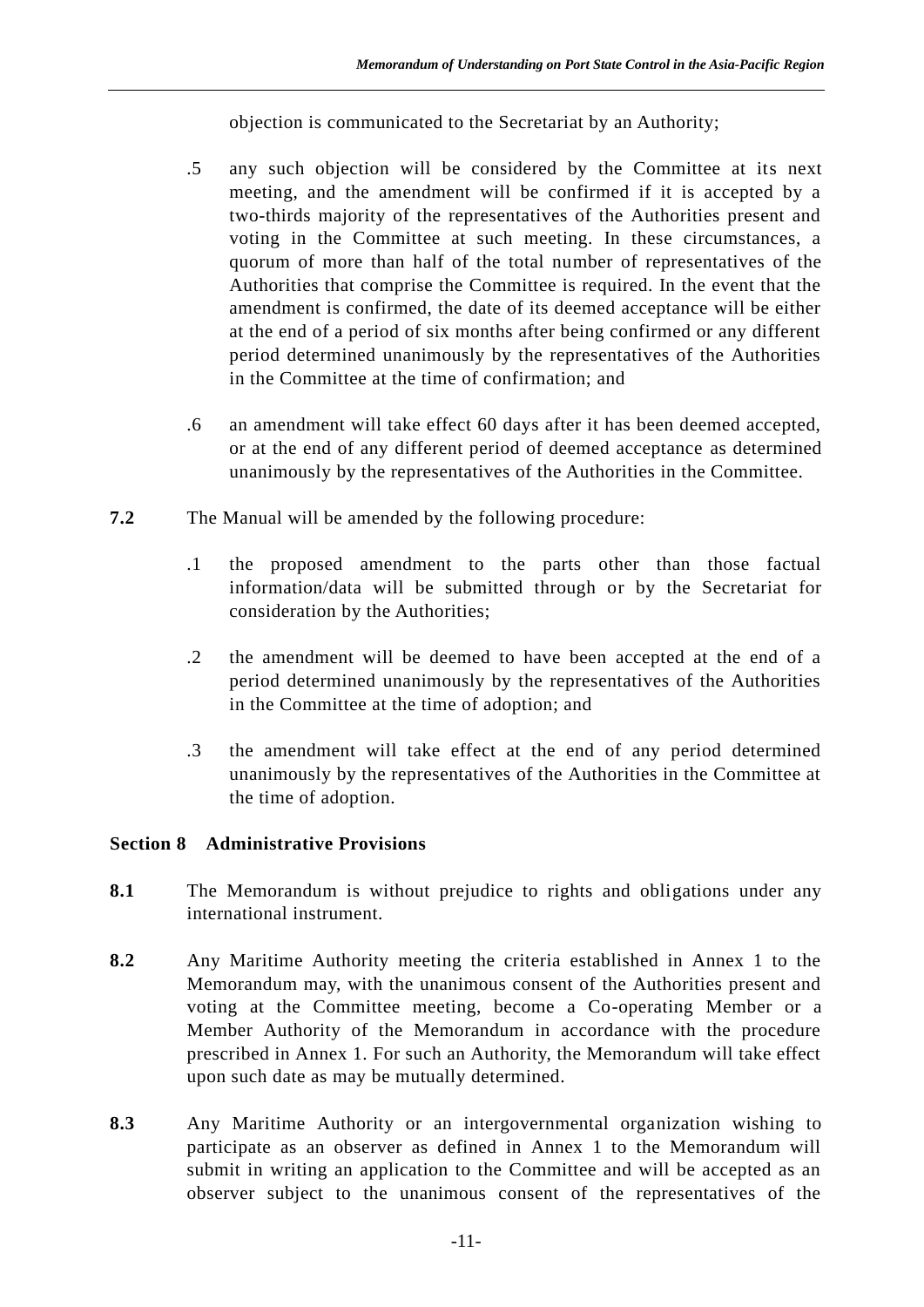Authorities present and voting at the Committee meeting.

- **8.4** Any Authority may withdraw from the Memorandum by providing the Committee with 60 days notice in writing.
- **8.5** The Committee may, with unanimous consent of the member Authorities present and voting at its meeting except the Authority in question, decide to revoke membership of a Member Authority, a Co-operating Member Authority or observer status of an Observer that does not comply substantially with the provisions set out in Annex 1. Subject to the appropriate decision by the Committee, the Member Authority or the Co-operating Member Authority after revocation of its membership may be downgraded to a Co-operating Member or Observer respectively.
- **8.6** The Memorandum is signed at Tokyo on December 1, 1993 and will remain open for signature until the signing during the first meeting of the Committee to be held in 1994.
- **8.7** The Memorandum will be available for acceptance from April 1, 1994, and will take effect for each Authority, which has signed the Memorandum, on the date its acceptance is duly notified to the Secretariat.
- **8.8** The English text is the official version of the Memorandum.

This Memorandum is signed at Tokyo on December 1, 1993 by the following Authorities:

| Australia                | <b>New Zealand</b>        |
|--------------------------|---------------------------|
| Canada                   | Papua New Guinea          |
| Fiji                     | <b>Philippines</b>        |
| <b>Hong Kong, China</b>  | <b>Russian Federation</b> |
| Indonesia                | <b>Singapore</b>          |
| Japan                    | <b>Solomon Islands</b>    |
| <b>Republic of Korea</b> | <b>Thailand</b>           |
| Malaysia                 | <b>Viet Nam</b>           |

This Memorandum is signed at Beijing on April 11, 1994 by the following Authorities:

**China Vanuatu**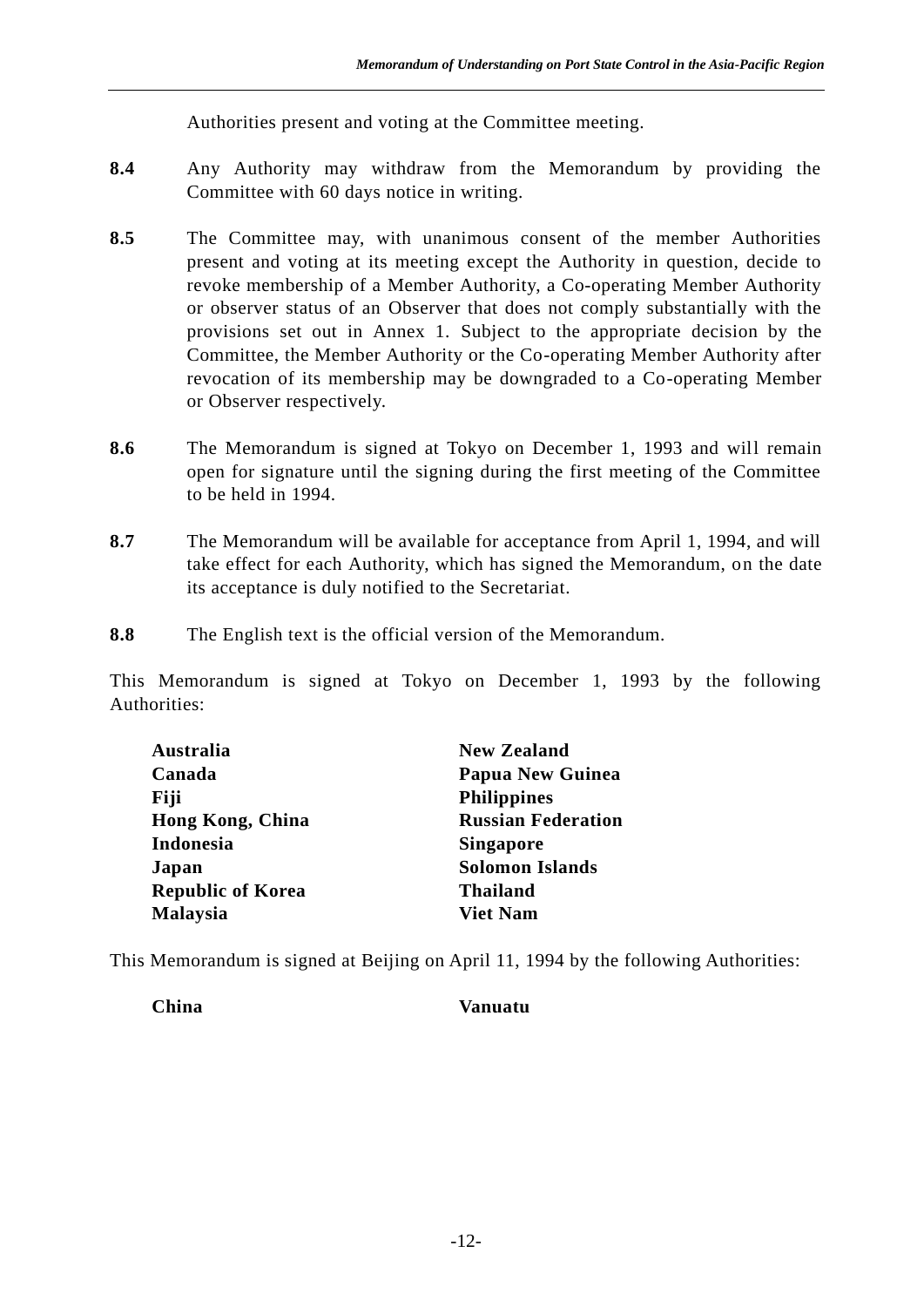# **ANNEX 1**

# **MEMBERSHIP OF THE MEMORANDUM**

## **1 Definitions**

The following categories of participants to the Memorandum are determined:

- 1.1 A Member Authority any Maritime Authority responsible for port State control within the region as defined in paragraph 1.2 of the Memorandum (hereafter referred to as "the region"), meeting the qualitative criteria set out in Section 2, and adhering to the Memorandum in accordance with paragraphs 8.2 or 8.7 of the Memorandum is considered to be a Member Authority;
- 1.2 A Co-operating Member Authority any Maritime Authority, responsible for port State control within the region, undergoing the procedures set out in Section 4, indicating its clear intention to become a Member Authority of the Memorandum, and adhering to the Memorandum in accordance with paragraph 8.2 of the Memorandum is considered to be a Co-operating Member Authority; and
- 1.3 An Observer any Maritime Authority responsible for port State control within the region or an intergovernmental organization wishing to participate in the Memorandum as described in Section 5, and being accepted in accordance with paragraph 8.3 of the Memorandum is considered to be an Observer.

# **2 Qualitative Criteria for a Member Authority**

A Member Authority of the Memorandum as referred to in 1.1 will:

- 2.1 explicitly subscribe to the commitments under the Memorandum with a view to contributing to the common endeavour to eliminate the operation of sub-standard ships;
- 2.2 take all necessary measures to encourage the ratification of all relevant instruments in force;
- 2.3 provide sufficient capacity, logistically and substantially, to appropriately enforce compliance with international maritime standards regarding maritime safety, pollution prevention and living and working conditions on board with regard to ships entitled to fly its flag, which includes the employment of properly qualified inspectors acting under the responsibility of its Administration, to be demonstrated to the satisfaction of the Committee referred to in paragraph 6.1 of the Memorandum (hereafter referred to as "the Committee");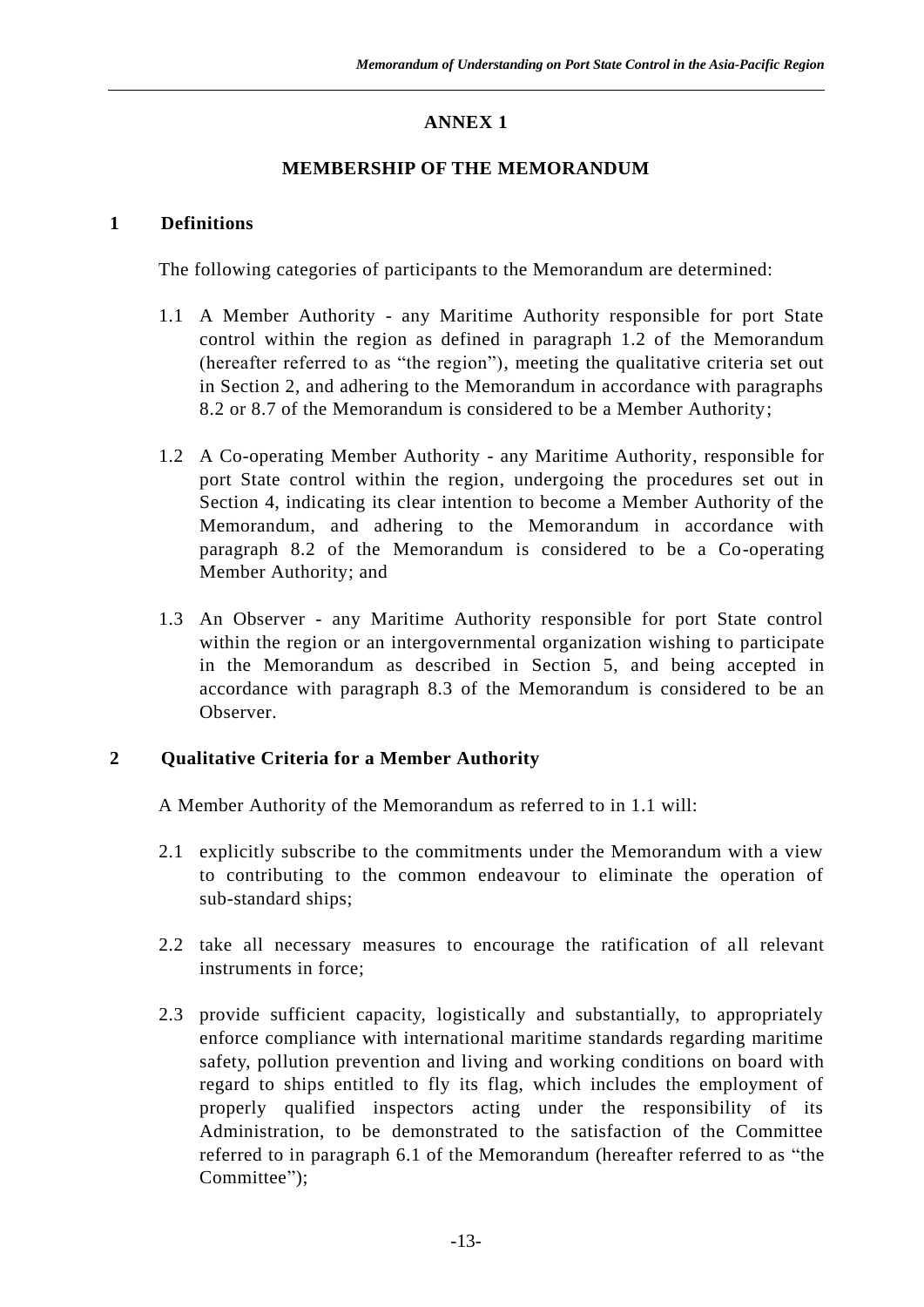- 2.4 provide sufficient capacity, logistically and substantially, to comply in full with all provisions and activities specified in the Memorandum in order to enhance its commitment, which include the employment of properly qualified port State control officers acting under the responsibility of its Administration, to be demonstrated to the satisfaction of the Committee;
- 2.5 as of its effective date of membership, establish a connection to the APCIS referred to in paragraph 6.6 of the Memorandum;
- 2.6 sign a financial agreement for paying its share in the operating cost of the Memorandum and will pay its financial contribution to the budget of the Memorandum;
- 2.7 take part in the activity of the Committee; and
- 2.8 take all necessary measures as a flag State administration to decrease its detention rate and report to the Committee of its efforts to improve the quality of ships under its flag if its flag has appeared in the black list of flags published in the Annual Report of the Memorandum.

## **3 Compliance of the Existing Member Authority with the Qualitative Criteria**

- 3.1 If the existing Member Authority fails to comply substantially with the criteria, to fulfill the provisions in paragraph 8.5 of the Memorandum, an assessment of the Authority may be initiated by the Committee. The Secretariat will inform the Committee of such failure in due course.
- 3.2 To assess compliance of the existing Member Authority with the qualitative criteria, the Committee will appoint a team of experts consisting of representatives of three Member Authorities.
- 3.3 The Authority in question will be requested by the Committee to provide a self assessment report based on the criteria stipulated in section 2 to be evaluated and reported to the Committee by the team of experts referred to in paragraph 3.2. The team may request the Authority in question to provide any additional information required for the assessment.
- 3.4 When assessing an existing Member Authority the following will be considered:
	- .1 the Authority has failed to report to the Committee on the progress of the relevant instruments ratification;
	- .2 the flag of the Authority has appeared in the black list of flags published in the Annual Report of the Memorandum, no trend of any reduction of its detention rate during the last three years has been observed and the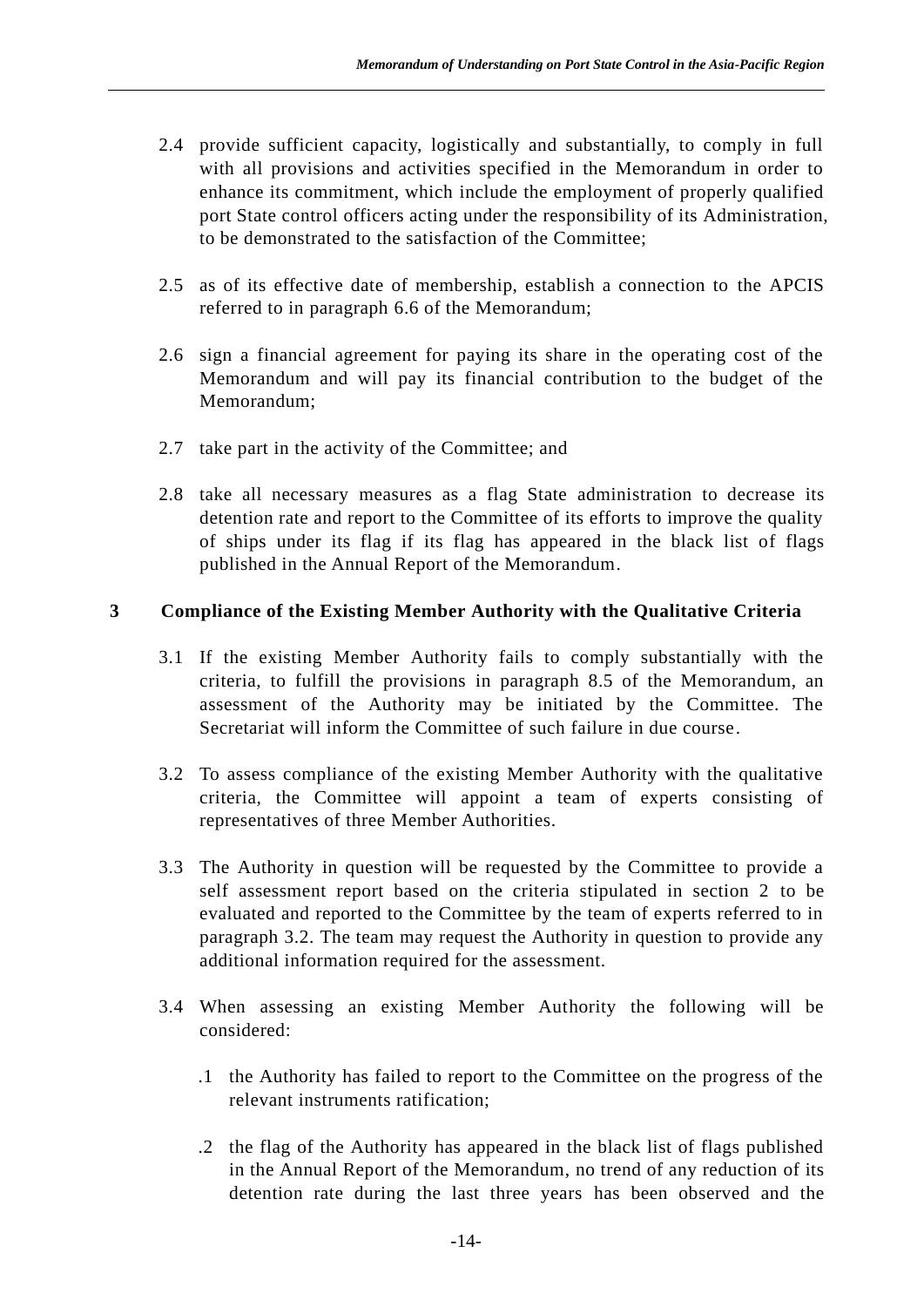Authority has failed to report to the Committee on efforts made to reduce the detention rate of its flag;

- .3 no port State control inspection reports are submitted by the Authority to the APCIS during the previous year;
- .4 no activity of the Authority in APCIS operation detected during the previous year;
- .5 no financial contribution of the required amount received from the Authority during the last fiscal year; and
- .6 the Authority has failed to participate in three consecutive meetings of the Committee.
- 3.5 Supporting participation of an Authority in technical co-operation activities is suspended if no contributions have been received from the Authority for the last fiscal year and until the Authority fully meets financial agreement requirements. In this case the Authority may participate in seminars for port State control officers at its own expenses.

#### **4 Co-operating Member Authority**

- 4.1 The Co-operating Member Authority will:
	- .1 maintain that status for at least three years;
	- .2 declare its target inspection rate as it is required by paragraph 1.4 of the Memorandum;
	- .3 participate in the Committee meetings with no voting right and report to the Committee on its port State control activities;
	- .4 be accepted for participation in technical co-operation programmes on its own expenses;
	- .5 connect to the APCIS in read-only mode, until full access approved by the Committee, for consulting and targeting port State control inspections;
	- .6 pay for services provided in relation to participation in the activities of the Memorandum at half amount of the lowest grade of financial contribution;
	- .7 take all necessary measures as a flag State administration to decrease its detention rate and report to the Committee of its efforts to improve the quality of ships under its flag in order that it does not exceed double the regional detention rate during last three years;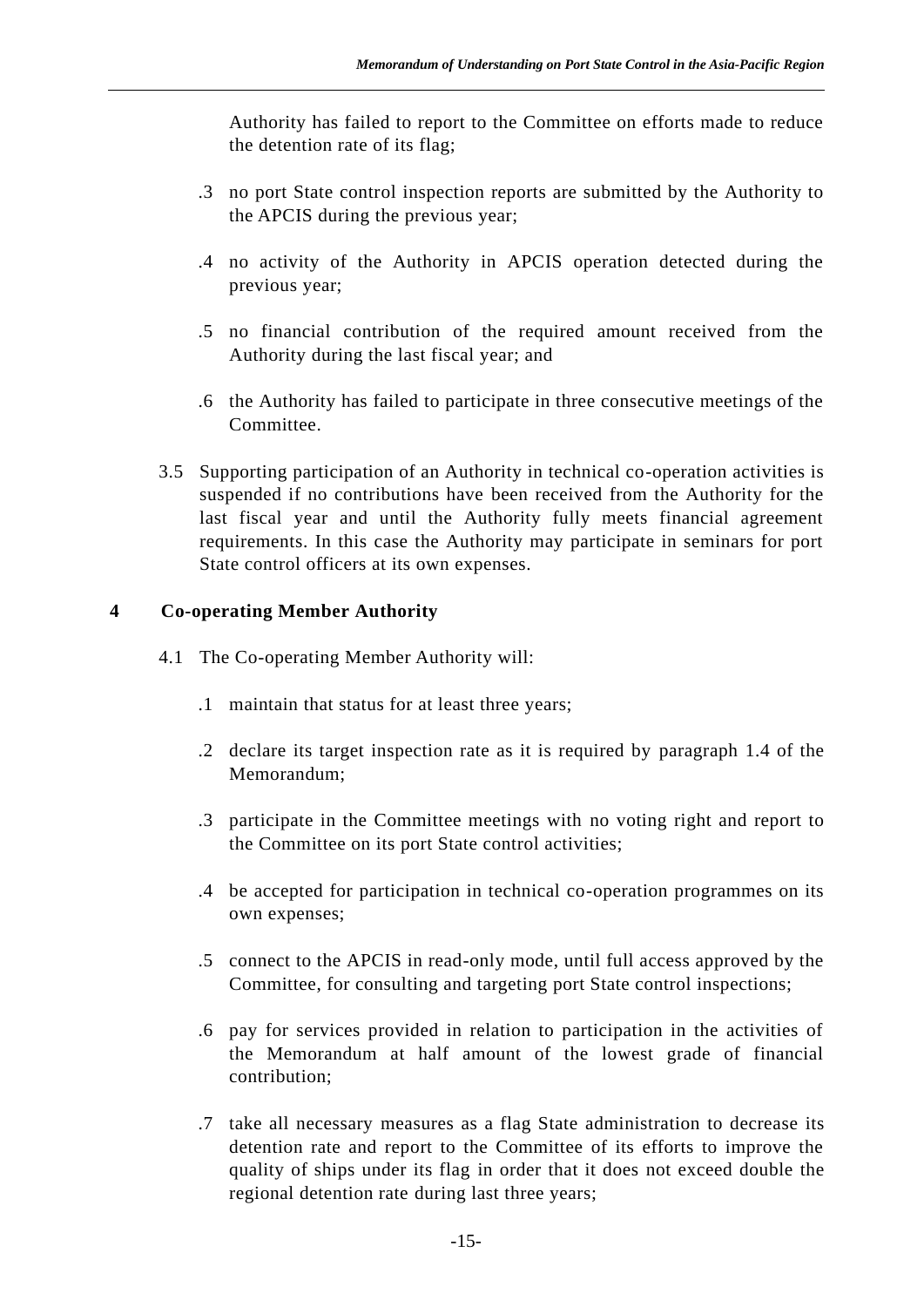- .8 by the end of the period determined in paragraph 4.1.1 submit to the Secretariat a self assessment report basing on the membership criteria stipulated in section 2; and
- .9 by the end of the period determined in paragraph 4.1.1 apply for full membership in the Memorandum or withdraw its participation in the Memorandum.
- 4.2 To assess compliance of the applicant with the qualitative criteria the Committee will appoint a team of experts consisting of representatives of three Member Authorities. The team will evaluate the self assessment information provided by the applicant. The team may request the Authority in question to provide any additional information required for the assessment. The team will perform fact finding mission to the Authority in question and submit a report to the Committee. The fact finding mission expenses will be covered by the applicant.
- 4.3 The following will be observed in the assessment:
	- .1 official declaration of the commitments to the Memorandum is made in the application;
	- .2 relevant instruments referred to in paragraphs 2.1.1 2.1.14 of the Memorandum are ratified;
	- .3 flag State performance of the Authority is continuously improving during the last three years and its flag is expected to disappear from the black list of flags published in the Annual Report of the Memorandum;
	- .4 declared inspection rate of the Authority is met;
	- .5 connection to the APCIS is regular;
	- .6 services provided for the Authority are paid in accordance with paragraph 4.1.6;
	- .7 sufficient capacity, logistically and substantially, to comply in full with all provisions and activities specified in the Memorandum in order to enhance its commitment, which include the employment of properly qualified port State control officers acting under the responsibility of its Administration is provided; and
	- .8 the Authority participated in the Committee meetings.
- 4.4 Before applying for a full membership the Maritime Authority concerned should apply for a Co-operating Member status. The application should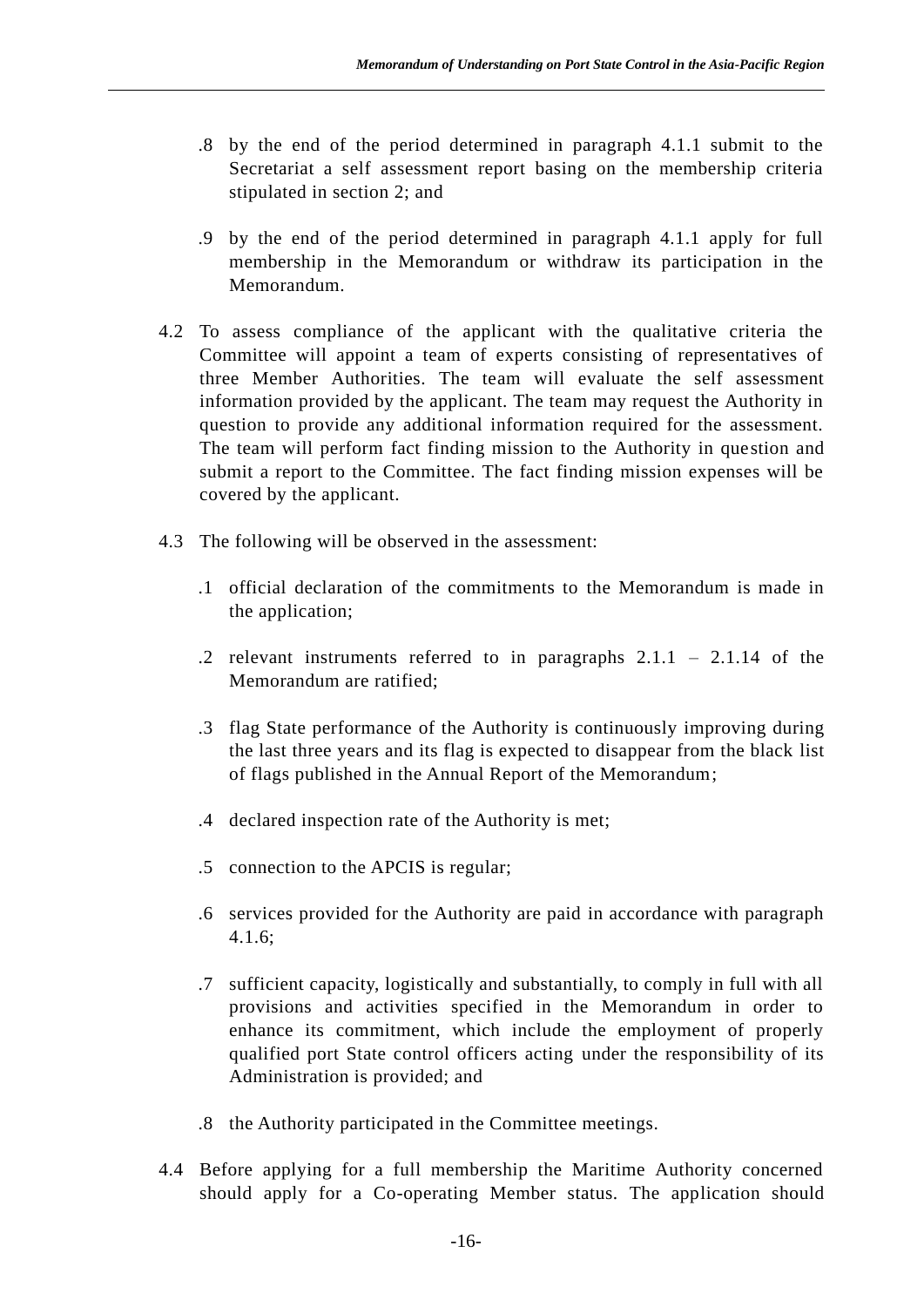contain self assessment information based on the membership criteria stipulated in section 2.

### **5 Observer**

- 5.1 Application for the Observer status should contain aims of seeking the status and description of the activity of the applicant in port State control matters.
- 5.2 The Observer will actively participate in the activities of the Memorandum including:
	- .1 attending the Committee meetings with no voting right;
	- .2 receiving meeting documents;
	- .3 participating in technical co-operation programmes on its own expense as applicable;
	- .4 submitting documents to the Committee and its subsidiary bodies; and
	- .5 participating in working groups of the Memorandum.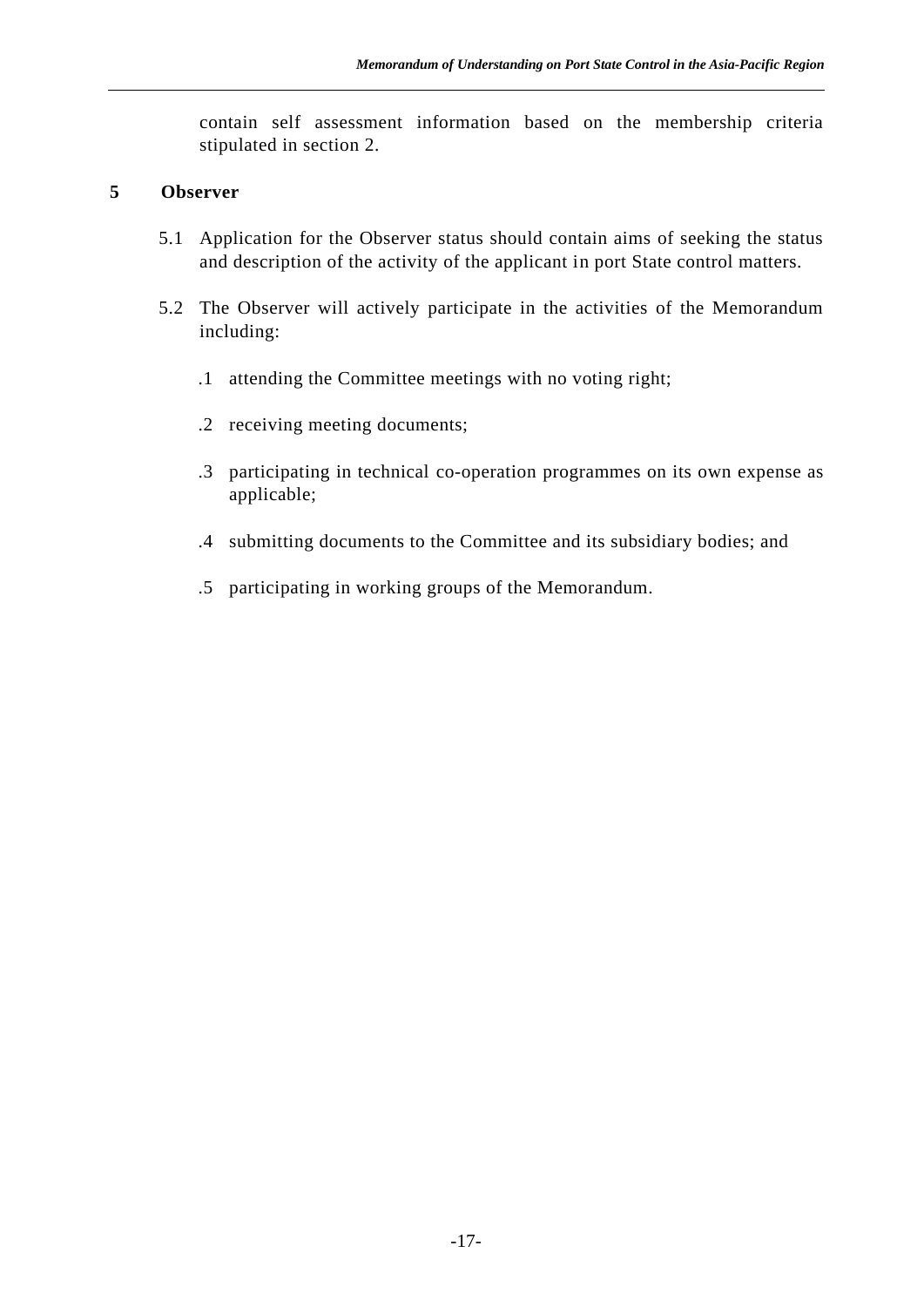## **ANNEX 2**

## **NEW INSPECTION REGIME (NIR)**

## **1 Ship Risk Profile**

1.1 All ships in the information system of APCIS will be assigned either as high, standard or low risk based on generic and historic parameters.

1.2 High Risk Ships (HRS) are ships which meet criteria to a total value of 4 or more weighting points.

1.3 Low Risk Ships (LRS) are ships which meet all the criteria of the LRS parameters and have had at least one inspection in the previous 36 months.

1.4 Standard Risk Ships (SRS) are ships which are neither LRS nor HRS.

|                                   |                           | Profile                 |                |            |               |
|-----------------------------------|---------------------------|-------------------------|----------------|------------|---------------|
|                                   |                           | High Risk Ship (HRS)    |                | Standard   | Low Risk Ship |
|                                   | Parameters                | (When sum of weighting) |                | Risk Ship  | (LRS)         |
|                                   |                           | points $>=$ 4)          |                | (SRS)      |               |
|                                   |                           | Criteria                | Weighting      | Criteria   | Criteria      |
|                                   |                           |                         | points         |            |               |
|                                   |                           | Chemical                |                |            |               |
|                                   |                           | tanker,                 |                |            |               |
|                                   |                           | Gas Carrier,            |                |            |               |
|                                   | Type of Ship              | Oil tanker,             | $\overline{2}$ |            |               |
|                                   |                           | Bulk carrier*,          |                |            |               |
|                                   |                           | Passenger               |                |            |               |
|                                   |                           | ship,                   |                |            |               |
|                                   |                           | Container ship          |                |            |               |
| Age of Ship                       |                           | All types $>$           | $\mathbf{1}$   |            |               |
|                                   |                           | 12y                     |                | Neither    |               |
| Flag                              | $BGW-list1$               | <b>Black</b>            | $\mathbf{1}$   | <b>LRS</b> | White         |
|                                   | IMO Audit $^{2)}$         |                         |                | nor        | Yes           |
|                                   | RO of Tokyo               |                         |                | <b>HRS</b> | Yes           |
| Recognized                        | $MOU^{3}$                 |                         |                |            |               |
| Organization                      | Performance <sup>4)</sup> | Low                     | $\mathbf{1}$   |            | High          |
|                                   |                           | Very Low                |                |            |               |
| Company performance <sup>5)</sup> |                           | Low                     |                |            |               |
|                                   |                           | Very Low                |                |            |               |
|                                   |                           | No inspection           | $\overline{2}$ |            | High          |
|                                   |                           | within                  |                |            |               |
|                                   |                           | previous 36             |                |            |               |
|                                   |                           | months                  |                |            |               |

Ships as defined by SOLAS Ch.XII, including Woodchip carrier.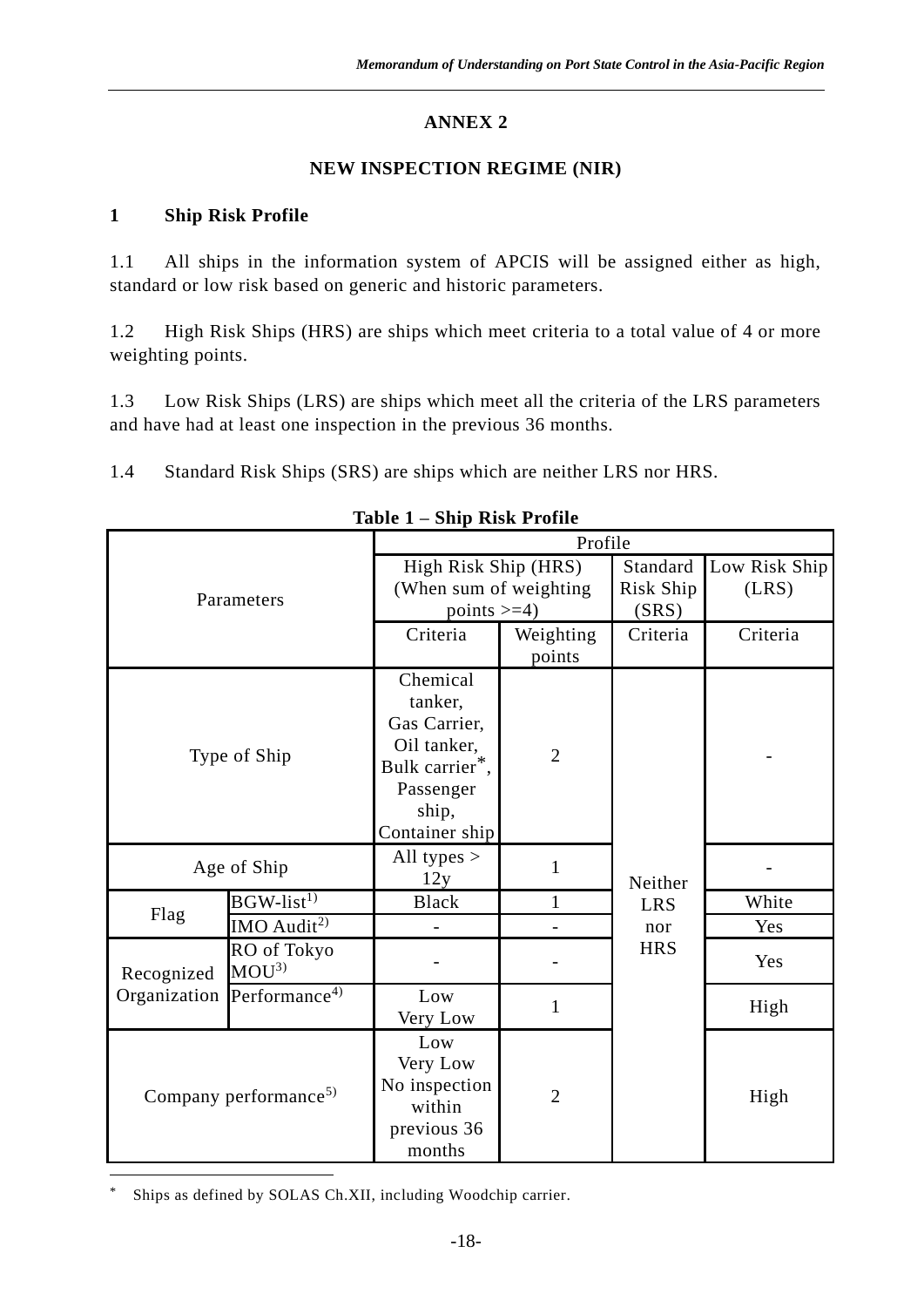| Deficiencies | Number of<br>deficiencies<br>recorded in each<br>inspection within<br>previous 36<br>months | How many<br>inspections<br>were there<br>which<br>recorded over<br>5 deficiencies? deficiencies | No. of<br>inspections<br>which<br>recorded<br>over 5 | All inspections<br>have 5 or less<br>deficiencies (at<br>least one<br>inspection<br>within<br>previous 36<br>months) |
|--------------|---------------------------------------------------------------------------------------------|-------------------------------------------------------------------------------------------------|------------------------------------------------------|----------------------------------------------------------------------------------------------------------------------|
| Detentions   | Number of<br>Detention within<br>previous 36<br>months                                      | 3 or more<br>detentions                                                                         |                                                      | No detention                                                                                                         |

1) The Black, Grey and White list for flag State performance is established annually taking account of the inspection and detention history over the preceding three calendar years and is adopted by the Tokyo MOU Committee to publish in the Annual Report.

2) The status on completion of IMO Audit will be based on updated information obtained by the Tokyo MOU Secretariat.

3) Recognized Organizations of Tokyo MOU are those recognized by at least one member Authority of the Tokyo MOU, a list of which is provided on the web-site.

4) The performance of all Recognized Organizations is established annually taking account of the inspection and detention history over the preceding three calendar years and is adopted by the Tokyo MOU Committee to publish in the Annual Report.

5) Company performance takes account of the detention and deficiency history of all ships in a company's fleet while that company was the ISM company for the ship. Companies are ranked with a "very low, low, medium or high" performance. The calculation is made daily on the basis of a running 36-month period. There is no lower limit for the number of inspections needed to qualify except a company with no inspections in the last 36 months will be given 2 weighting points.

# **2 Selection Scheme**

2.1 Based on Ship Risk Profile, the selection scheme determines the scope, frequency and priority of inspections.

2.2 Periodic inspections are carried out at intervals determined by the Ship Risk Profile.

2.3 Overriding priority might trigger inspections between periodic inspections.

2.4 Ships become due for periodic inspection in the following time windows: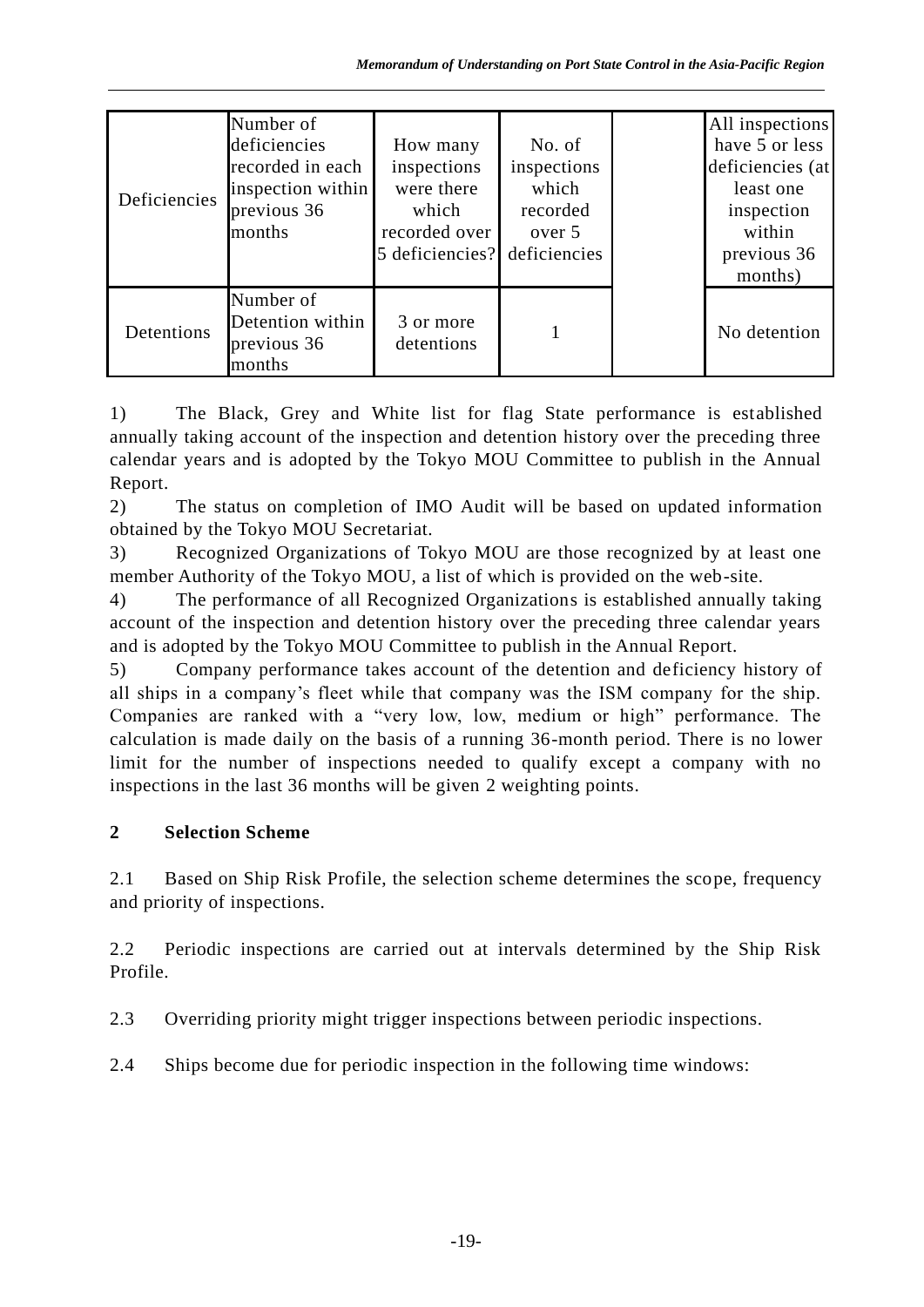| <b>Ship Risk Profile</b>   | <b>Time Window since previous</b><br>inspection |  |
|----------------------------|-------------------------------------------------|--|
| Low Risk Ships             | 9 to 18 months                                  |  |
| <b>Standard Risk Ships</b> | 5 to 8 months                                   |  |
| High Risk Ships            | 2 to 4 months                                   |  |

|  | <b>Table 2 - Time Windows</b> |
|--|-------------------------------|
|  |                               |

2.5 The selection scheme is divided into two priorities:

Priority I: Where practical, ships are to be inspected when the time window has closed.

Priority II: Ships may be inspected because they are within the time window of inspection, if no higher priority ship to be inspected is available.

If targeted ships have the same priority ranking, the ship risk profile should be considered when selecting ships for inspection.

2.6 The priority and the level of selection will be shown for each ship in the information system of APCIS.

# **3 Company Performance**

3.1 Company performance takes account of the detention and deficiency history of all ships in a company's fleet while that company was the ISM company for the ship. Companies are ranked as having a "very low, low, medium or high" performance. The calculation is made daily on the basis of a running 36-month period. There is no lower limit for the number of inspections needed to qualify except a company with no inspections in the last 36 months will be given a "medium performance".

3.2 The formula consists of two elements, the deficiency index and the detention index.

# Deficiency Index

3.3 When counting deficiencies each ISM related deficiency is weighted at five points. Other deficiencies are valued at one point.

3.4 The Deficiency Index is the ratio of the total points of all deficiencies of all ships in a company's fleet to the number of inspections of all ships in the company's fleet within the last 36 months.

3.5 This ratio is compared with the average for all ships inspected in the Tokyo MOU over the last three calendar years to determine whether the index is average, above average or below average as follows: